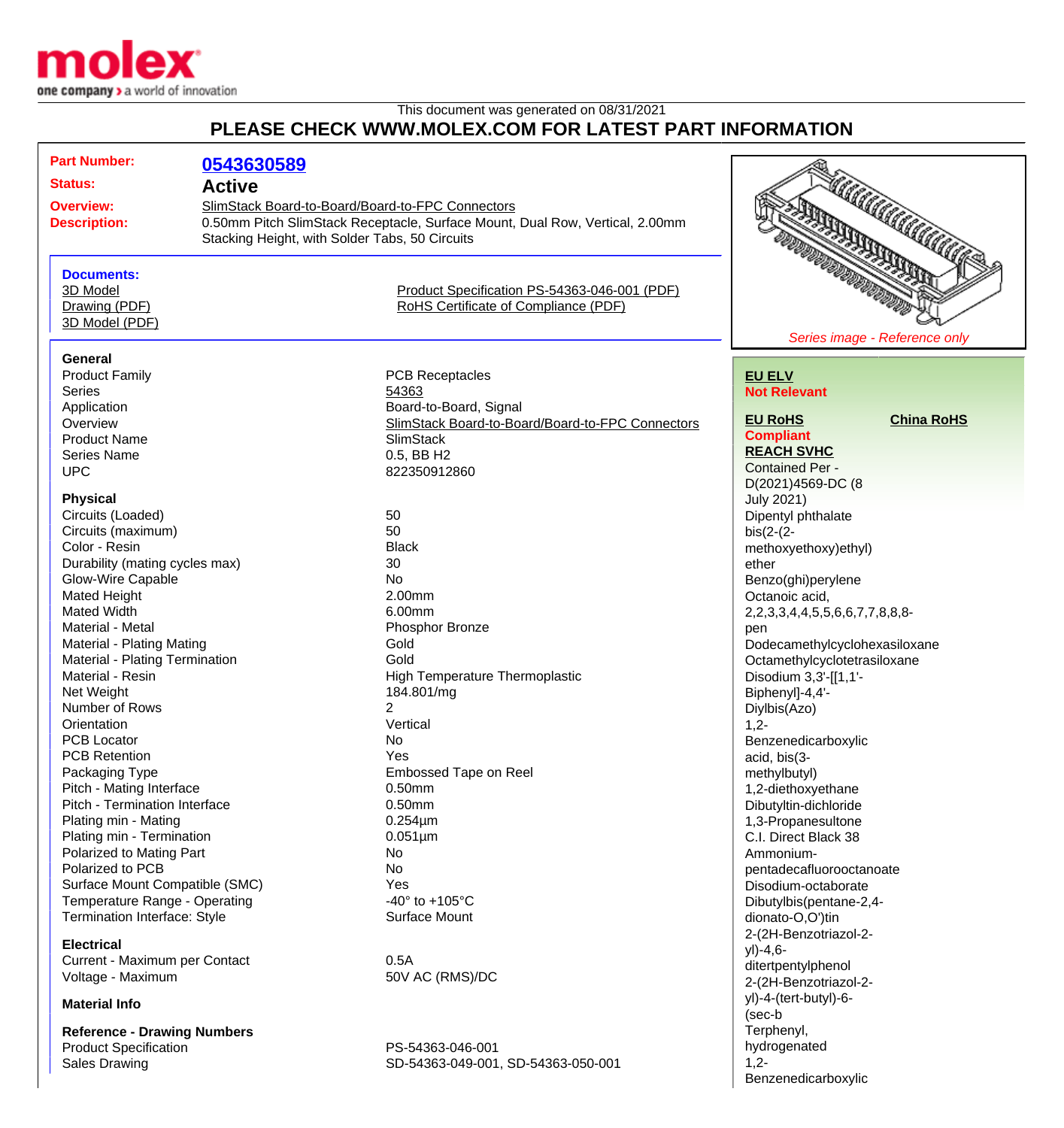acid, dihexyl ester, bra diisohexyl phthalate 1,2- Benzenedicarboxylic acid, dipentyl ester, br Boric acid Aluminosilicate Refractory Ceramic Fibres Nonadecafluorodecanoic acid (PFDA) and its sodiu Tris(4-nonylphenyl, branched and linear) phosphi Pyrene Dodecachloropentacyclo[12.2.1.16,9.02,13.05,10]o Methylhexahydrophthalic anhydride reaction mass of 2-ethylhexyl 10 ethyl-4,4-dioct Perfluorohexane-1 sulphonic acid and its salts Imidazolidine-2-thione Lead chromate molybdate sulfate red Lead sulfochromate yellow Tris(2-chloroethyl) phosphate Boric acid, disodium salt, hydrate Strontium-chromate 1,2- Benzenedicarboxylic acid, di-C6-8 branched a Potassium hydroxyoctaoxodizincatedichromate 1,2-bis(2 methoxyethoxy)ethane Decabromodiphenylether Cadmium-oxide Cadmium-sulphide Lead(II,IV)-oxide Cadmium pyrochlore, antimony lead yellow Lead-dinitrate Lead oxide sulfate (Pb2O(SO4)) Lead-titanium-trioxide Pentalead-tetraoxidesulphate Trilead-dioxidephosphonate Tetralead-trioxidesulphate Dioxobis(stearato)trilead Lead titanium zirconium oxide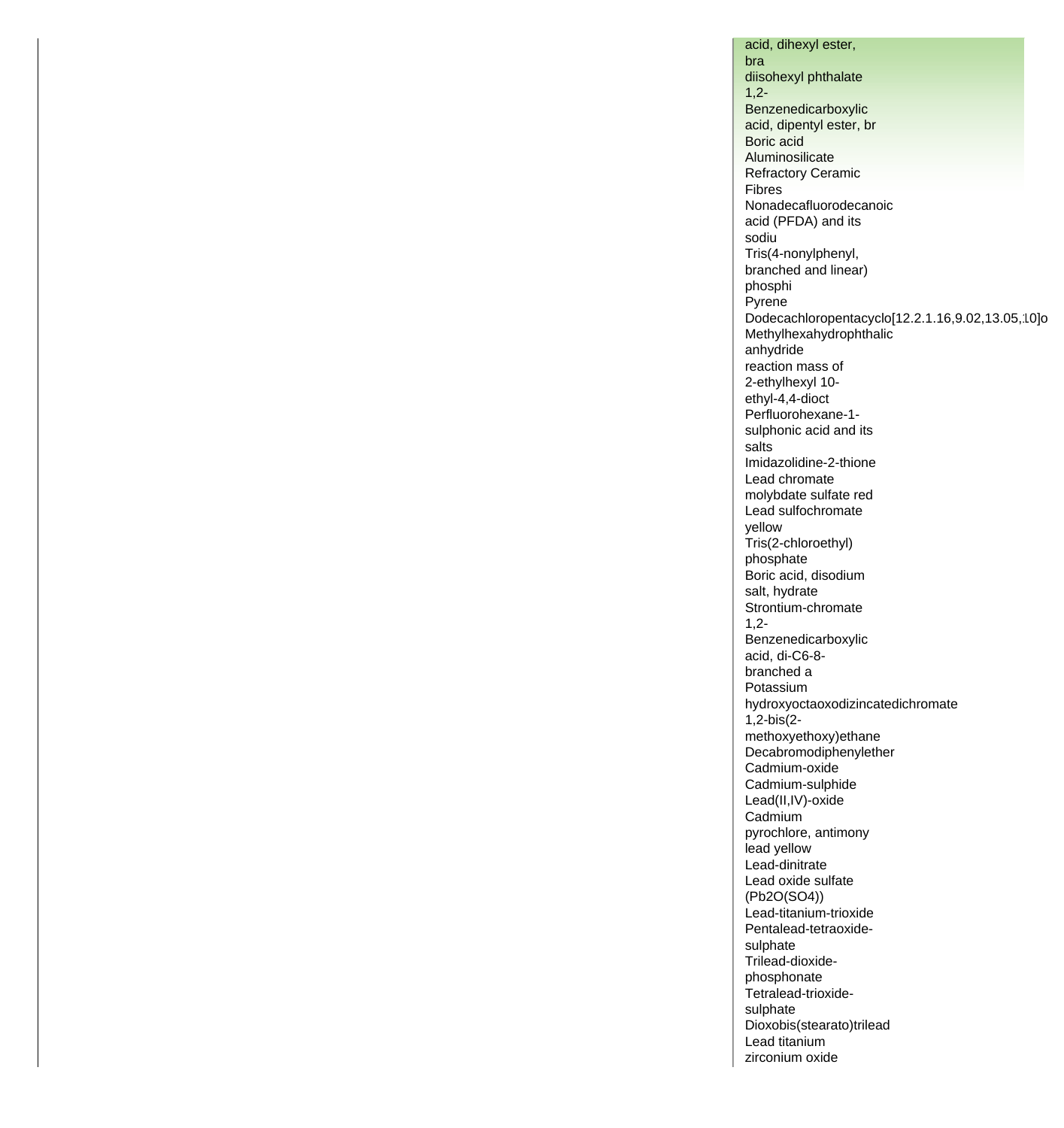Cyanamide, lead(2+) salt (1:1) Sulfurous Acid, Lead Salt, Dibasic Silicic acid (H2Si2O5), barium salt (1:1), lead- [Phthalato(2-)]dioxotrilead Fatty Acids, C16-18, Lead Salts 4-aminoazobenzene Dicyclohexylphthalate Dihexyl-phthalate **[Halogen-Free](http://www.molex.com/molex/common/staticLoader.jsp?fileName=/webcontent/contact/halogen_free.html) [Status](http://www.molex.com/molex/common/staticLoader.jsp?fileName=/webcontent/contact/halogen_free.html) Low-Halogen** For more information, please visit [Contact US](http://www.molex.com/molex/contact/mxcontact.jsp?channel=Contact Us&channelId=-7) China ROHS Green Image ELV Not Relevant RoHS Phthalates Not Contained

**Search Parts in this Series** [54363](http://www.molex.com/molex/search/partSearch?query=54363&pQuery=) Series

**Mates With**

[55650](http://www.molex.com/molex/search/partSearch?pQuery=&sType=s&query=55650) PCB Header

This document was generated on 08/31/2021 **PLEASE CHECK WWW.MOLEX.COM FOR LATEST PART INFORMATION**